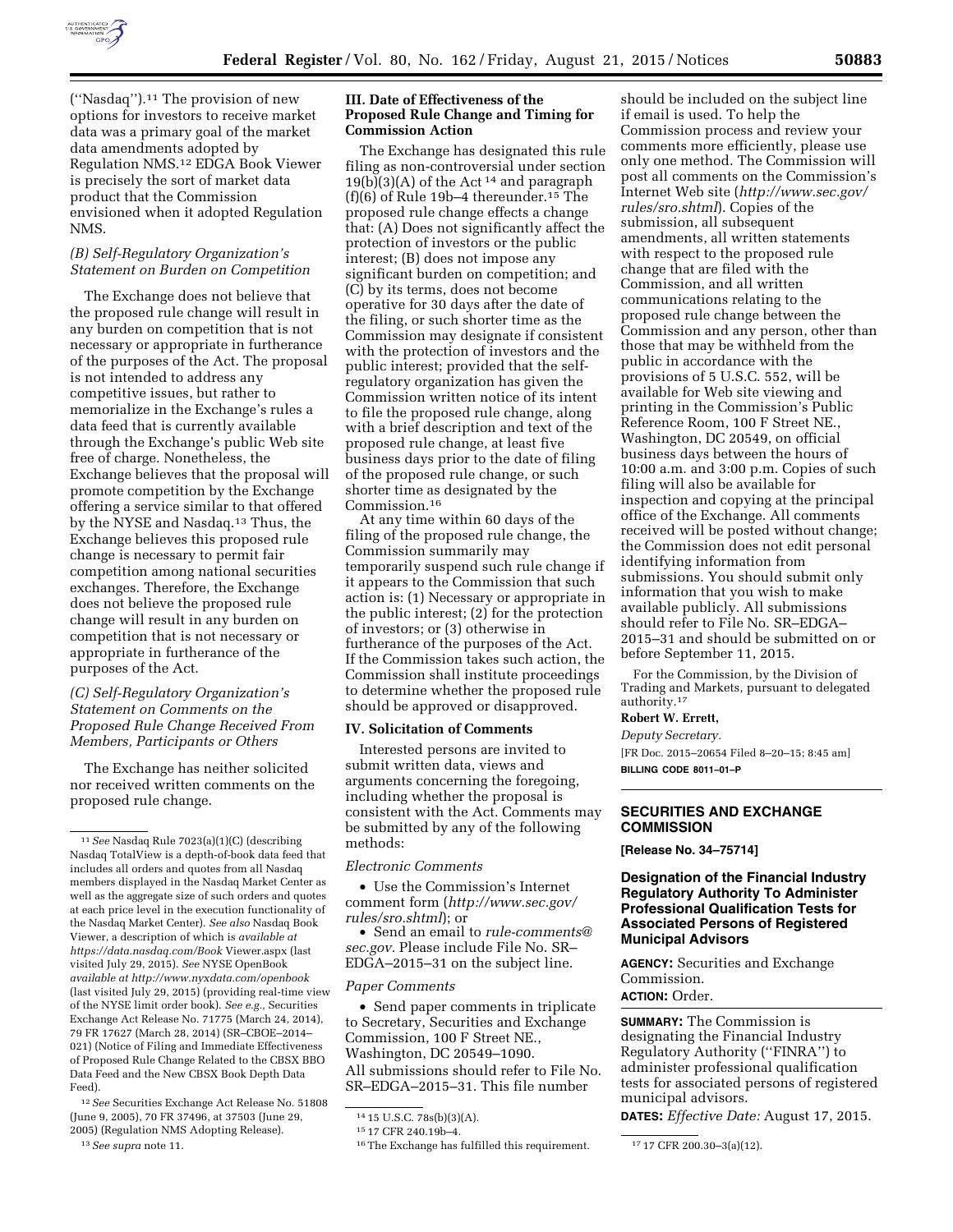**FOR FURTHER INFORMATION CONTACT:**  Jessica Kane, Director; Rebecca Olsen, Deputy Director; Mary Simpkins, Senior Special Counsel; Edward Fierro, Attorney-Adviser; at (202) 551–5680, Office of Municipal Securities, U.S. Securities and Exchange Commission, 100 F Street NE., Washington, DC 20549–7010.

#### **Discussion**

Section 975 of the Dodd-Frank Wall Street Reform and Consumer Protection Act (''Dodd-Frank Act'') 1 amended Section 15B of the Securities Exchange Act of 1934 (''Exchange Act'') to, among other things, make it unlawful for a municipal advisor to provide certain advice to or on behalf of a municipal entity or obligated person with respect to municipal financial products or the issuance of municipal securities, or to undertake a solicitation of a municipal entity or obligated person, unless the municipal advisor is registered with the Commission.2 The registration requirement for municipal advisors established by the Dodd-Frank Act became effective on October 1, 2010.3 On September 20, 2013, the Commission adopted the final rules for the permanent registration of municipal advisors (the ''Final Rules'').4 Municipal advisors were required to comply with the Final Rules as of July 1, 2014, and to register with the Commission under the Final Rules pursuant to a fourmonth phased-in compliance period, which began on July 1, 2014.5

Exchange Act Section 15B(b)(2) provides that the MSRB shall propose and adopt rules to effect the purposes of the Exchange Act with respect to, among other things, advice provided to or on behalf of municipal entities or obligated persons by brokers, dealers, municipal securities dealers, and municipal advisors with respect to municipal financial products, the issuance of municipal securities, and solicitations of municipal entities or obligated persons undertaken by brokers, dealers, municipal securities dealers, and municipal advisors.<sup>6</sup>

Specifically, Exchange Act Section 15B(b)(2)(A) requires, among other things, that the MSRB have rules that provide that no broker, dealer,

municipal securities dealer, or municipal advisor shall provide advice to or on behalf of a municipal entity or obligated person with respect to municipal financial products or the issuance of municipal securities, unless, among other things, such municipal securities broker or municipal securities dealer and every natural person associated with such municipal securities broker or municipal securities dealer meets such standards of training, experience, competence, and such other qualifications as the MSRB finds necessary or appropriate in the public interest or for the protection of investors and municipal entities or obligated persons.7 Further, Section 15B(b)(2)(A) provides that, in connection with the definition and application of such standards, the MSRB may: (i) Appropriately classify municipal securities brokers, municipal securities dealers, and municipal advisors (taking into account certain relevant matters), and persons associated with municipal securities brokers, municipal securities dealers, and municipal advisors; (ii) specify that all or any portion of such standards shall be applicable to any such class; and (iii) require persons in any such class to pass tests administered in accordance with Exchange Act Section 15B(c)(7).8

Exchange Act Section 15B(c)(7)(A) provides that the tests pursuant to Section 15B(b)(2)(A)(iii) shall be administered by, or on behalf of, the Commission or its designee, in the case

of municipal advisors.9 The Commission designates FINRA to administer professional qualification tests for associated persons of registered municipal advisors who engage in municipal advisory activities or engage in the management, direction or supervision of municipal advisory activities, pursuant to the Commission's authority under Exchange Act Section  $15B(c)(7)(A)(iii).<sup>10</sup>$ 

The Commission notes that FINRA has responsibility to enforce compliance by its members and persons associated with its members with the rules of the MSRB<sup>11</sup> and currently administers all professional qualification tests developed, maintained, and owned by the MSRB, which are intended to ensure that municipal professionals demonstrate a basic competence in the subject matter related to the professional qualification classification in compliance with MSRB professional qualification requirement rules.12 FINRA currently has technical systems and procedures in place for scheduling examinations, collecting fees, administering examinations, and maintaining examination records and testing centers operated by vendors located throughout the country.<sup>13</sup> In addition, FINRA has extensive experience in administering

11*See* 15 U.S.C. 78*o*–3(b)(2).

12*See* Securities Exchange Act Release No. 74561 (March 23, 2015), 80 FR 16485 (March 27, 2015). These professional qualification tests are Series 51 (Municipal Fund Securities Limited Principal Qualification Examination); Series 52 (Municipal Securities Representative Qualification Examination); and Series 53 (Municipal Securities Principal Qualification Examination). The Commission is responsible for oversight of FINRA and the MSRB to ensure they comply with their respective rules and applicable federal securities laws. *See* Exchange Act Section 19. FINRA and the MSRB are also subject to various requirements under the Exchange Act, including the requirements in Section 19(b) and Rule 19b–4 thereunder to file proposed rule changes with the Commission (including proposed rule changes related to fees and professional qualification standards and requirements). No proposed rule change will take effect unless approved by the Commission or otherwise permitted in accordance with the provisions of Exchange Act Section 19(b). *See* Exchange Act Section 19(b).

13*See [https://www.finra.org/industry/](https://www.finra.org/industry/qualification-exams) [qualification-exams.](https://www.finra.org/industry/qualification-exams)* 

<sup>1</sup>*See* Dodd-Frank Wall Street Reform and Consumer Protection Act, Public Law 111–203, 124 Stat. 1376 (2010).

<sup>2</sup>*See* 15 U.S.C. 78*o*–4(a).

<sup>3</sup>*See supra* note 1.

<sup>4</sup>*See* Securities Exchange Act Release No. 70462 (September 20, 2013), 78 FR 67468 (November 12, 2013).

<sup>5</sup>*See* Securities Exchange Act Release No. 71288 (January 13, 2014), 79 FR 2777 (January 16, 2014). 6*See* 15 U.S.C. 78*o*–4(b)(2).

<sup>7</sup>*See* 15 U.S.C. 78*o*–4(b)(2)(A). 8*See id.* MSRB Rule G–2 sets forth standards of professional qualification and MSRB Rule G–3 sets forth professional qualification requirements for municipal advisors and their associated persons. *See* Securities Exchange Act Release No. 74384 (February 26, 2015), 80 FR 11706 (March 4, 2015). MSRB Rule G–3 includes two registration classifications for municipal advisors: municipal advisor representative and municipal advisor principal. *See* MSRB Rule G–3. Qualification as a municipal advisor representative is a prerequisite to qualification as a municipal advisor principal. *See id.* Under MSRB Rule G–3, a natural person associated with a municipal advisor who engages in municipal advisory activities on the municipal advisor's behalf (other than a person performing only clerical, administrative, support or similar functions) must take and pass the Municipal Advisor Representative Qualification Examination prior to being qualified as a municipal advisor representative. *See* MSRB Rule G–3(d). The MSRB developed a content outline and specifications for the selection of examination questions for the Municipal Advisor Representative Qualification Examination, which were filed with the Commission on April 22, 2015 and became operative upon filing. *See* Securities Exchange Act Release No. 74858 (May 1, 2015), 80 FR 26310 (May 7, 2015). The MSRB will consider an examination for municipal advisor principals who are engaged in the management, direction or supervision of municipal advisory activities at a later date. *See*  Securities Exchange Act Release No. 73708 (December 1, 2014), 79 FR 72225 (December 5,  $2014$ ).

<sup>9</sup>*See* 15 U.S.C. 78*o*–4(c)(7)(A)(iii). 10The Dodd-Frank Act also amended Exchange Act Section 15B to expressly provide that ''the Commission, or its designee, in the case of municipal advisors,'' conduct periodic examinations pursuant to Exchange Act Section 15B(b)(2)(E). *See* Exchange Act Section  $15B(c)(7)(A)$ . In the Final Rules, the Commission designated FINRA as a designee to examine its members' activities as registered municipal advisors and evaluate compliance by such members with federal securities laws, Commission rules and regulations, and MSRB rules applicable to municipal advisors. *See* Securities Exchange Act Release No. 70462 (September 20, 2013), 78 FR 67468 (November 12, 2013).